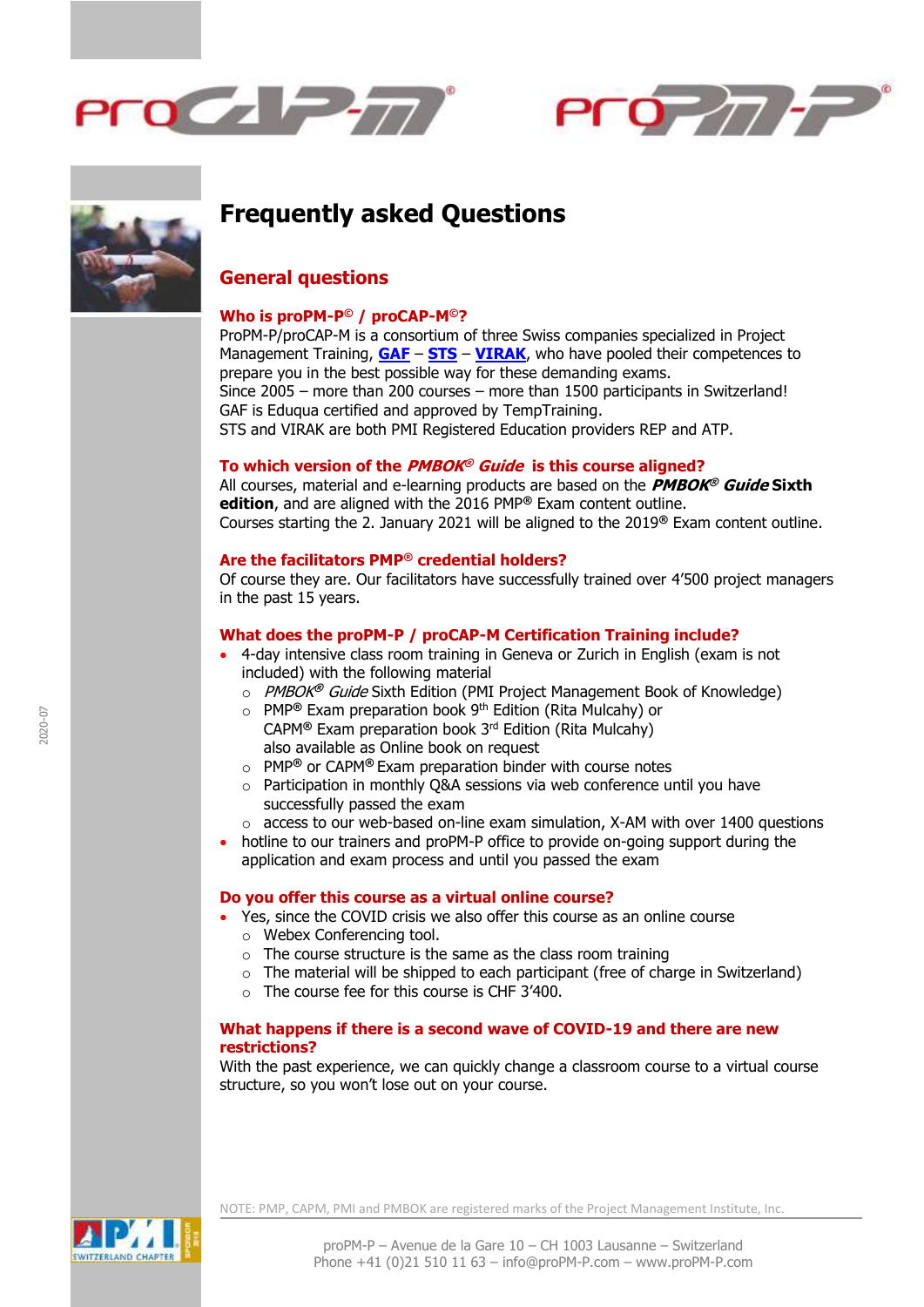





# **When I apply at proPM-P / proCAP-M am I also directly booked for the PMI exam?**

No, you have to apply directly online at [www.pmi.org](http://www.pmi.org/) for the PMI exam. Once your application has been accepted, you will need to pay online by credit card. Only then can you schedule your exam. proPM-P will be glad to assist you with the registration.

#### **How does PMI check my information?**

Normally when applying for the exam, the candidate is not required to send any supporting documentation to PMI. However, PMI reserve the right to randomly audit a certain percentage of applications. If selected for audit, you will be asked to submit supporting documentation such as:

- Copies of your diploma/global equivalent
- Signatures from your supervisor(s) or manager(s) from the project(s) and/or program(s) documented in the experience verification section of the application
- Copies of certificates and/or letters from the training institute(s) for each course documented on the application to meet the required contact hours of project management education

Please be aware that applications which are selected for audit will take longer to receive approval.

#### **Can I take the exam without doing your proPM-P training?**

Of course you can. However, you will need to fulfil the PMI requisite education hours with a previous Project Management course. But to date, proPM-P has achieved an impressive exam pass rate in excess of 95% with students who have taken our course! The international pass rate is lower than 70%.

## **How much preparation time do I need to schedule before taking the exam?**

We suggest doing 2 x 2 day training within 4-6 weeks and count another 2-4 weeks for self-study with the exam simulation.

During these 2-3 months you should schedule 80 to 100 hours personal study to ensure a positive result.

# **I have a doubt if I qualify for the PMP certification, or can only apply for CAPM. What can I do?**

If you are not sure for which level you qualify, we will be pleased to put you in contact with a trainer with whom you can discuss your experience. Note that you can still decide on the first course day, which level you will apply for.

# **Does ProPM-P provide any additional support to students preparing for the exam?**

If you have participated in a preparation course with proPM-P or one of its partners (GAF, STS or VIRAK) you will have direct access to our trainers to provide support and advice. This support will be available until you pass the exam.

Additionally, ProPM-P provides monthly Q&A sessions through web conferencing. These sessions are free of charge for ProPM-P customers. Session dates and times will be made available on the ProPM-P website.

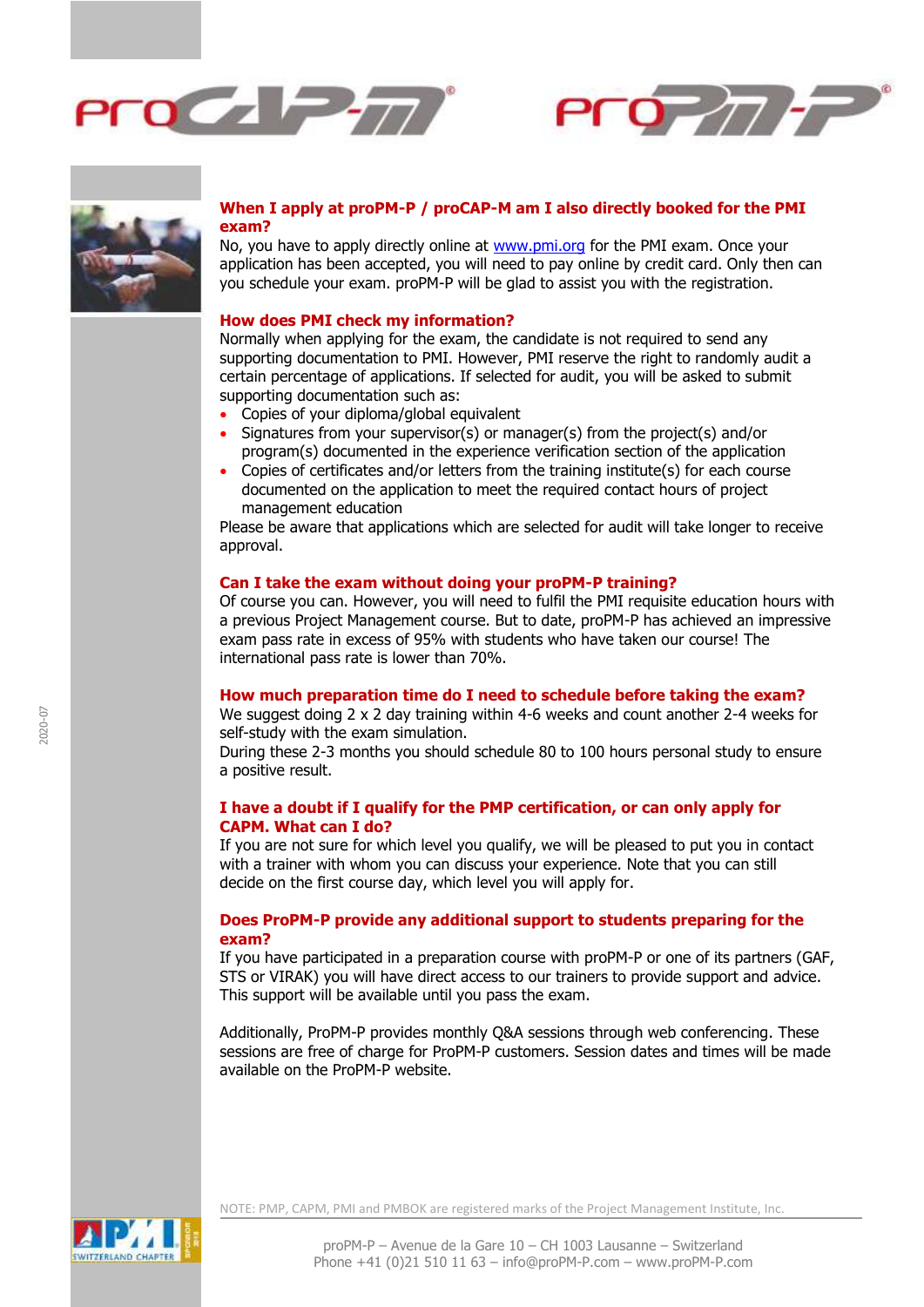





#### **What is the optional e-learning based on the PMBOK ® Guide ?**

In addition to the course you can order an e-learning based on the PMBOK **®** Guide for a special price of CHF 600.00 instead of CHF 1'055 (only for proPM-P participants). This e-learning, based on the PMBOK **®** Guide, includes theory, cross-references to the PMBOK **®** Guide, exercises, case-studies, checklists, etc.

Accompanied by a telecoach, you will get more in-depth PM Knowledge in Project Management. We recommend to do the e-learning before the class-room course. Click here for a demo version [www.sts.ch/pmbok6th\\_demo.](https://sts.ch/en/products/e-learning/pmbok-guide-sixth-edition) This e-learning is **not** the exam simulator, which is already included in the course fee.

#### **Can I also take the exam in French or in German?**

As of July 2019 the exam is available in English (default), German, French and other languages. The candidate will be given the opportunity to select the preferred language during the exam scheduling process.

During the exam, and if the exam language is not English, there will be an English Preference button the candidate can select in order to see the question in English. A new window will open displaying the question in English. The question will not be offered in both languages on the screen at the same time.

This language option does not seem to be available if you take the exam in English and would like to see the question e.g. in German.

We suggest doing the training and the exam in English. Our 4-day trainings are offered in English only.

## **Does proPM-P also organize company internal PMI preparation courses?**

If you have more than 5 participants, we will be pleased to make you a proposal for a company-internal preparation course.

#### **Will I receive an invoice for the course fee?**

Yes, even though you will be receiving all communications from proPM-P, you will receive the invoice from proPM-P partner **STS Sauter Training & Simulation SA**, who is responsible for the accounting side of proPM-P.

If your company requires a purchase order or an entry into a supplier system, please inform them that **STS** SA will be the official partner.

**STS SA** will send you an invoice for the training about 2-3 weeks before the training starts. Total CHF 3'700 + 7.7% VAT.

#### **Does proPM-P offer any discounts?**

proPM-P is pleased to grant PMI members 10% discount on the course fee against proof of membership (scan of membership card or email confirmation by PMI).

If you register with a colleague or friend at the same time, not necessarily for the same course, both receive a 5% discount. A third simultaneous registration receives 10%.

Please note that any promotional offer may not be cumulated with other reductions.

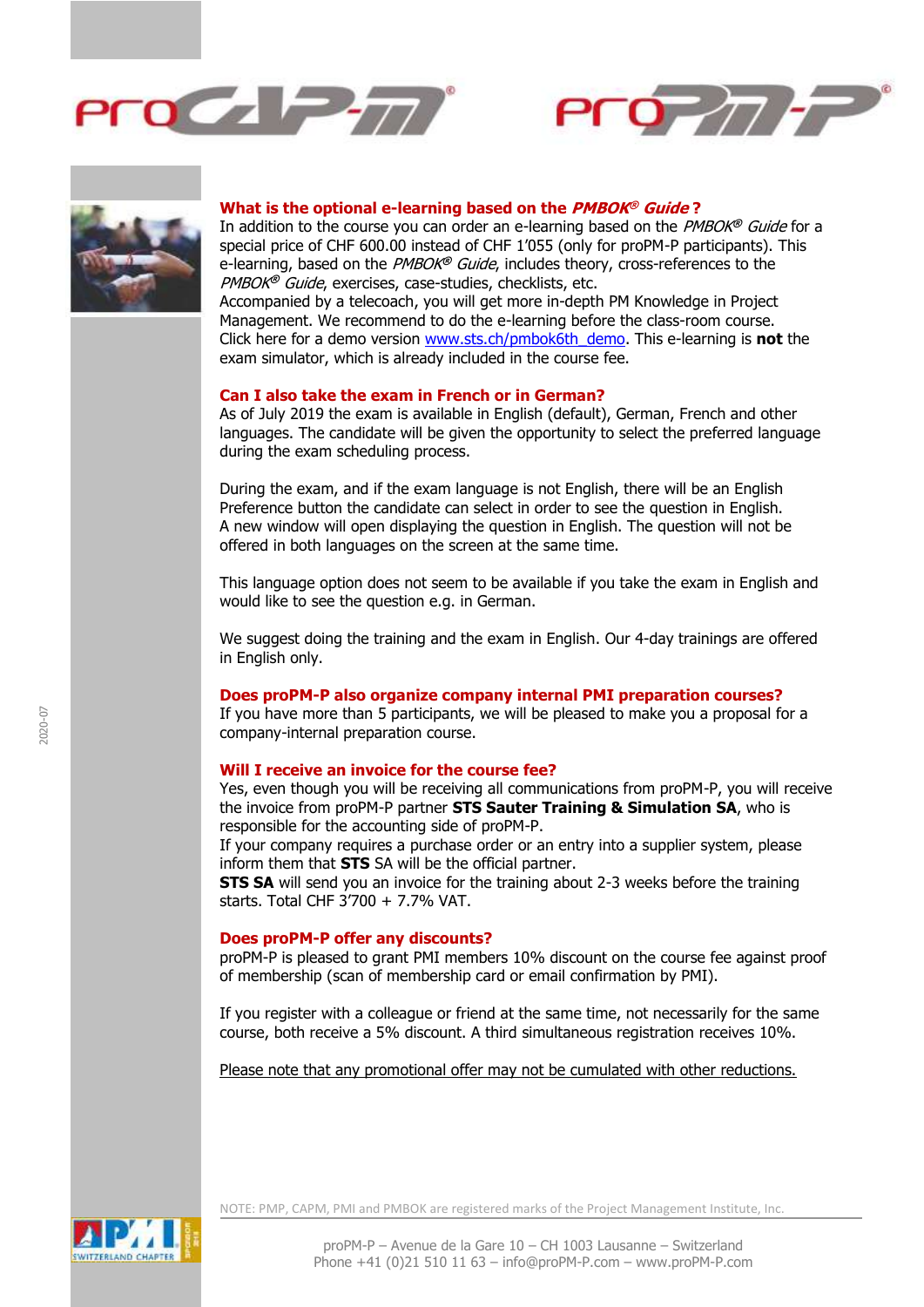





#### **Should I become a member of PMI?**

Membership with PMI is optional and has no influence on the certification procedure. However, please note that members receive discounts on certification exams and renewals (approximately the annual membership fee). Among the benefits are –

- electronic access to PMI publications (PMBOK Guide **®** in several languages) and global standards
- networking options with local PMI chapter events
- online communities of practice
- leadership and volunteer opportunities, as well as other professional development offerings.

If you would like to become a member at www.pmi.org, please do so **before** registering for the exam.

Individual PMI Membership (optional): US\$ 129.00 + US\$ 10 inscription + optional: \$ 30 Chapter membership (e.g. Switzerland Chapter)

Membership is directly payable by credit card to PMI during the registration process.

#### **Does proPM-P / proCAP-M accept PMI Switzerland training vouchers?**

Yes, when you register for a seminar, please mention that you would like to use a valid PMI Switzerland training voucher and then mail it to us directly. We need the original paper voucher.



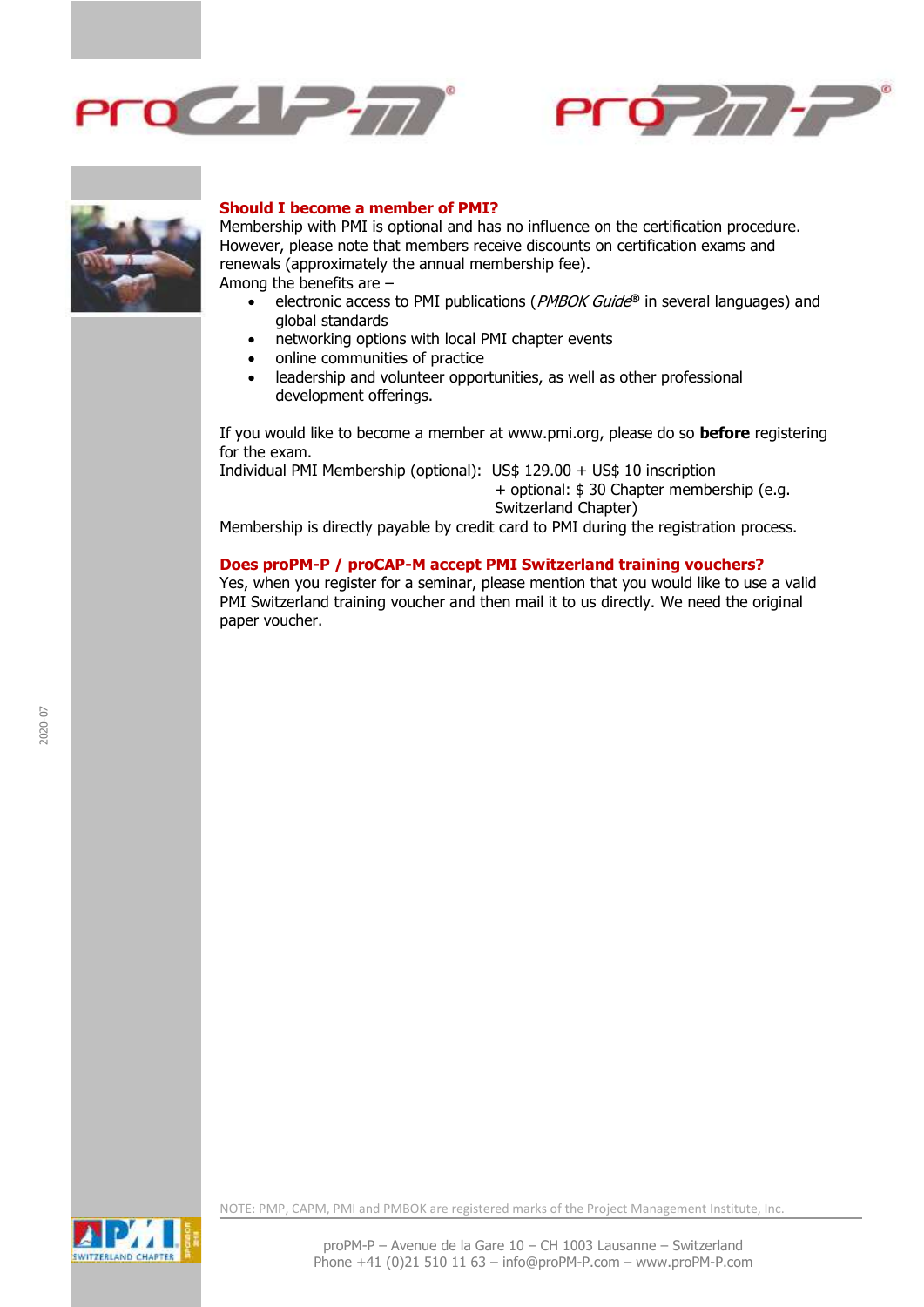





# **Project Management Professional PMP® Certification Questions**

#### **Who can take the PMP® exam?**

- a) Project leaders who have a minimum of 3 years/36 months unique non-overlapping professional project management experience spent leading and directing the project within the past 8 years and a 4 year university degree (bachelor's degree or equivalent) and have 35 contact hours of formal education or
- b) Project leaders who have a minimum of 5 years/60 months unique non-overlapping professional project management experience spent leading and directing the project within the past 8 years and a secondary diploma (high school diploma or equivalent) and have 35 contact hours of formal education

NOTE: If you are an active CAPM certification holder, you do NOT need to document the 35 contact hours. Your project management education requirement is waived.

If you have any in doubts about your eligibility, please contact us and we will be pleased to advise you.

# **What is the PMP® exam like?**

The PMP® exam is a 4-hour, computer-based, multiple-choice exam with 200 questions. The exam is divided into two sections. You will have a 10 minute break once you complete the first section. Once your break has begun, you will NOT be able to review questions from the first part, either during the break or the second section. When you are signed back in, you will have the remaining allotted time to complete the second part. In total, you will have four hours (240 minutes) to respond to 200 questions.

See also at<https://www.pmi.org/update-center/certification-changes/pmp>

# **Does this course fulfill PMI's education requirements (35 contact hours for PMP®)?**

Yes, after completion of the course you will receive a certificate for the required 35 contact hours.

#### **Do I have to register for the exam with PMI before the course?**

No, you should wait. The trainer will explain the entire application procedure on the first course day.

# **To whom and when will I pay the PMP® certification exam fee?**

When you apply for the PMP® exam and your application has been accepted you will receive an invitation to pay PMI directly by credit card. PMP® examination fees: PMI Member US\$ 405.00/€ 340.00 Non-Member US\$ 555.00/€ 465.00

#### **When are the exam dates and where does it take place?**

Once you have received your approval by PMI, you can register for the exam by following the link in your PMI account or these instructions for scheduling your test appointment with PearsonVUE - [https://www.pmi.org/update-center/-](https://www.pmi.org/update-center/-/media/pmi/documents/public/pdf/certifications/exam-schedule-pearson-vue.pdf) [/media/pmi/documents/public/pdf/certifications/exam-schedule-pearson-vue.pdf](https://www.pmi.org/update-center/-/media/pmi/documents/public/pdf/certifications/exam-schedule-pearson-vue.pdf) With your acceptance email by PMI you will also receive a scheduling link.

NOTE: PMP, CAPM, PMI and PMBOK are registered marks of the Project Management Institute, Inc. There are two **PearsonVue select testing centers** for the PMP® exams in Switzerland.

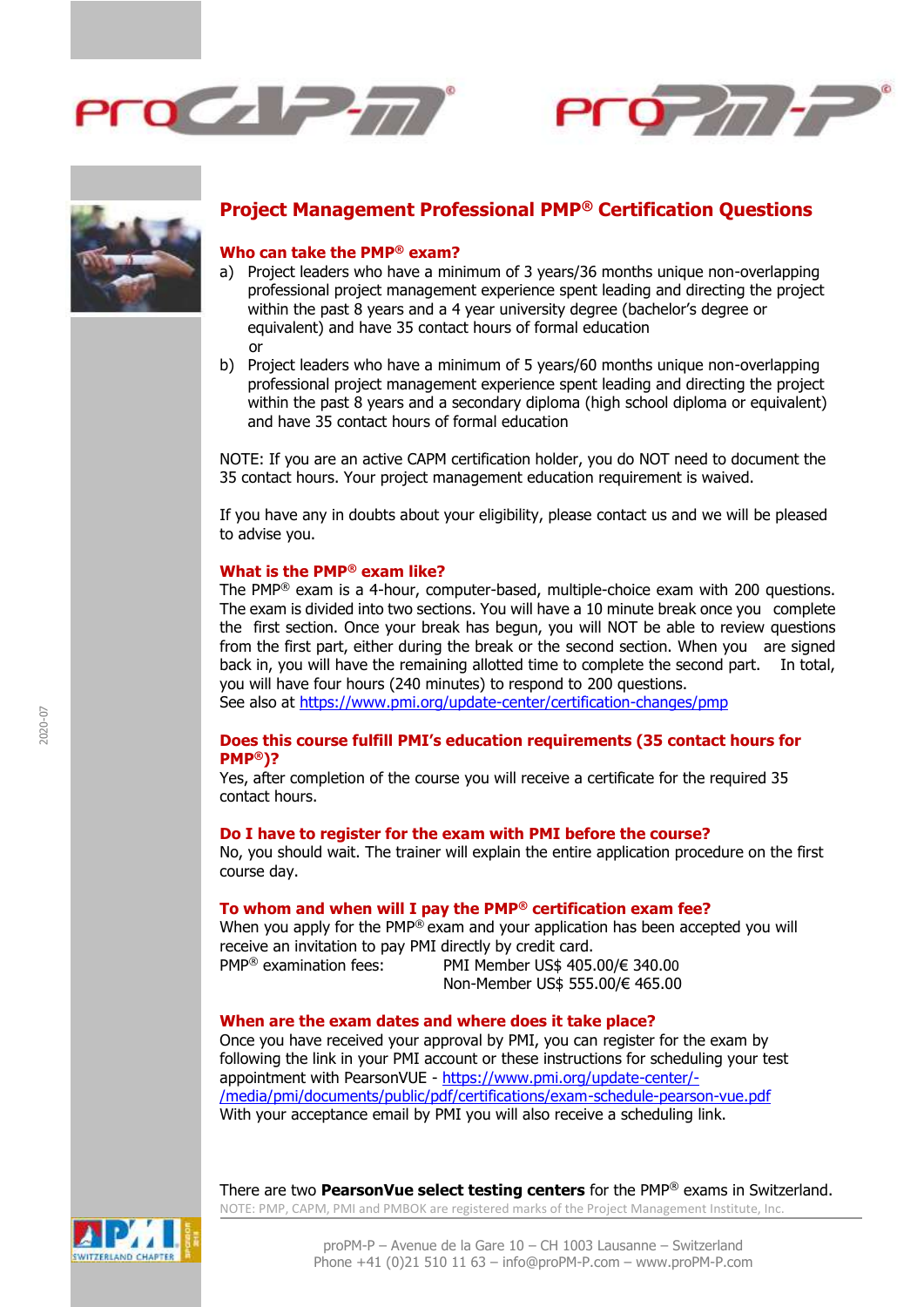





- -Helidux Academy in **Zurich,** which has about 10-12 exam dates a month and
- ISEIG is in **Lausanne,** where testing is possible every Wednesday and Thursday;

However, you can also take the exam in other European cities such as Frankfurt, Lyon, Milano and Munich etc. When scheduling online you can choose any available exam date and time.

**This information is still subject to change in the next months.**

#### **Can I take the exam Online?**

Yes, since this 2020 it is possible to take an online proctored exam. You can find details, and explanation video at [https://www.pmi.org/certifications/process/online](https://www.pmi.org/certifications/process/online-proctored-testing)[proctored-testing](https://www.pmi.org/certifications/process/online-proctored-testing)

If you would like to test your computer and connection to prepare for your online exam, we suggest you visit [home.pearsonvue.com/pmi/onvue](http://home.pearsonvue.com/pmi/onvue) to review instructions for running a system test prior to your exam. This page also includes a short video overview of the testing experience.

#### **PMI has announced that the PMP® Exam will change 2 nd January 2021. What does this mean?**

The exam will still stay aligned to the Project Management Body of Knowledge PMBOK 6<sup>th</sup> Edition. However, the Exam Content Outline has been updated. You will find all upto-date information at [PMP Exam Change](https://www.pmi.org/certifications/types/project-management-pmp/exam-prep/changes)

proPM-P advises taking the current exam if in any way possible.

# **Will the proPM-P and proCAP-M course be aligned to this new exam?**

proPM-P is reviewing and updating the course and material at this time, and the courses starting October 2020, to be confirmed, will be aligned to the new Exam Content Outline.

In general, we suggest taking the exam approx. 4 weeks after the last training day.

# **How long is the PMP® credential valid? How can I renew it?**

Once you have attained the PMP**®** credential, you must participate in the Continuing Certification Requirements (CCR) program to maintain an active certification status. The PMP**®** certification cycle lasts three years from the date you pass the examination, during which you must attain no less than 60 professional development units (PDUs) toward credential maintenance. See PMI PMP**®** [Handbook](http://www.pmi.org/-/media/pmi/documents/public/pdf/certifications/project-management-professional-handbook.pdf) and [CCR Handbook](http://www.pmi.org/-/media/pmi/documents/public/pdf/certifications/ccr-certification-requirements-handbook.pdf) for more details.

Should you have any further questions, please feel free to contact us at  $+41$  (0)800 77 67 67 or e-mail [info@proPM-P.com](mailto:info@proPM-P.com) for information.

We look forward to receiving your registration with your chosen dates and training location and supporting you in attaining this important credential.

#### **Your proPM-P / proCAP-M Team**